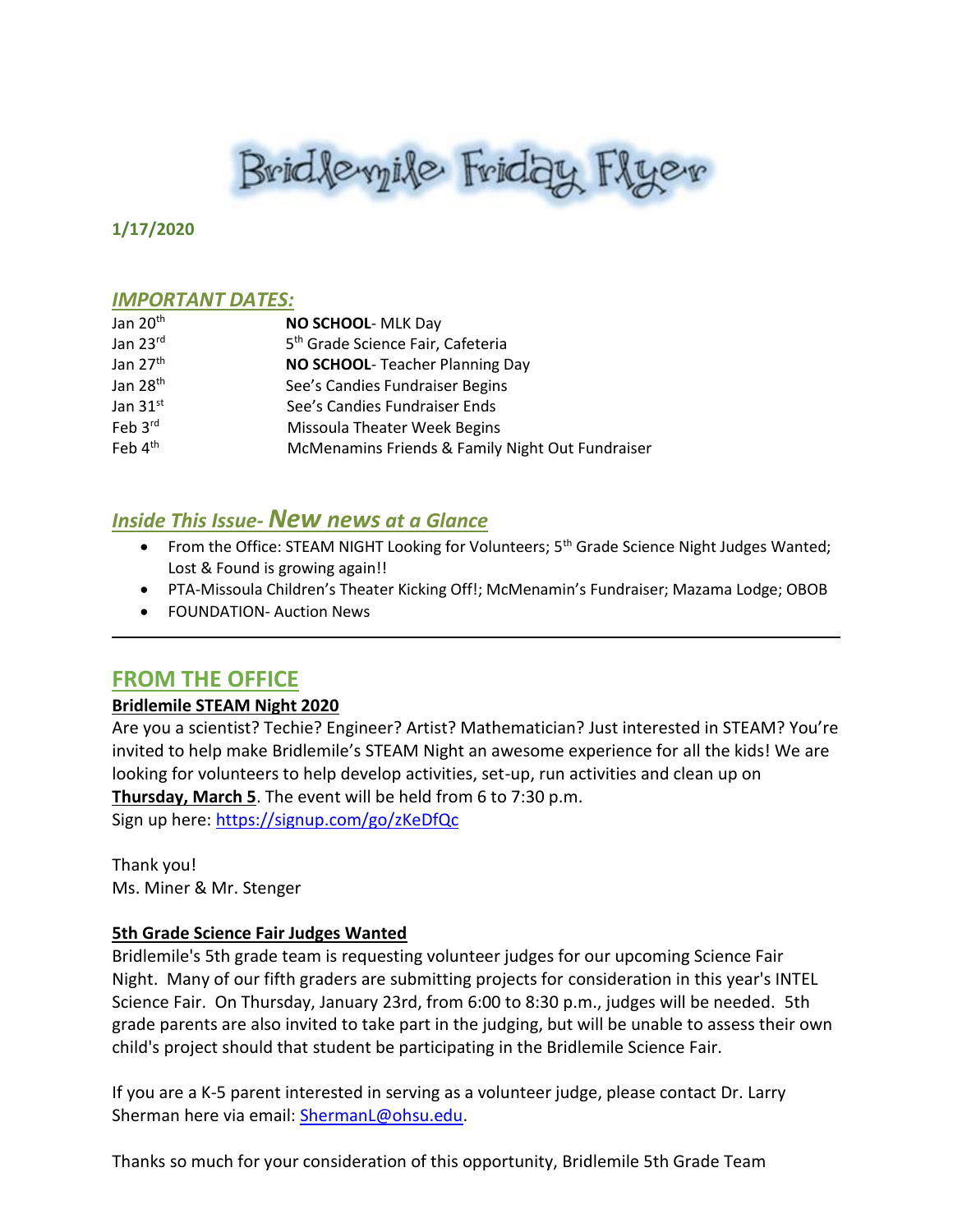

The Lost & Found has grown again!!!! Please encourage your child to check for their belongings before leaving school each day and remind them to check Lost & Found for missing items. Parents- if you are able, please stop by to check for any item that belong to you. Thank you!!

# **FROM THE NURSE**

If your child is still incomplete in their immunizations, please make arrangements to obtain vaccinations and to provide this information to the school. Exclusion Day for state required vaccinations is Wednesday February 19th, 2020. Students who are not current will not be able to attend school until current immunization records are provided to school staff.

# **PTA NEWS**

#### **Missoula Children's Theatre Returns to Bridlemile with CINDERELLA!**

The Missoula Children's Theatre is a non-profit organization based in Missoula, Montana. This year, more than 65,000 cast members across the globe will take to the stage to the delight and applause of their families, friends, community, neighbors, and teachers!

**Auditions for Cinderella will be Monday, February 3, 2020 at 3:30** in the cafeteria! \*Please note that the audition time is different this year! Stay tuned for details and audition forms to be sent out in an email blast. Permission slips will be due by Wednesday, January 29. Hard copies of audition forms will be available in the office starting next week for students who are not able to print their own.

#### **Cinderella Performances Friday, Feb. 7, and Saturday Feb. 8!**

\*Anyone want to host one of our marvelous MCT tour directors for the week this year? Contact Monika Johnson, [monikaluttmann@gmail.com](mailto:monikaluttmann@gmail.com)

#### McMenamins Fundraiser!

Mark your calendar for Bridlemile Friends & Family Night out at McMenamins Raleigh Hills Pub on February 4th!

Bring everyone you know out for burgers, drinks, salads, sandwiches, tater tots, and yummy specials – because at the end of the night, 50% of the evenings total sales are donated directly to our school! Thanks!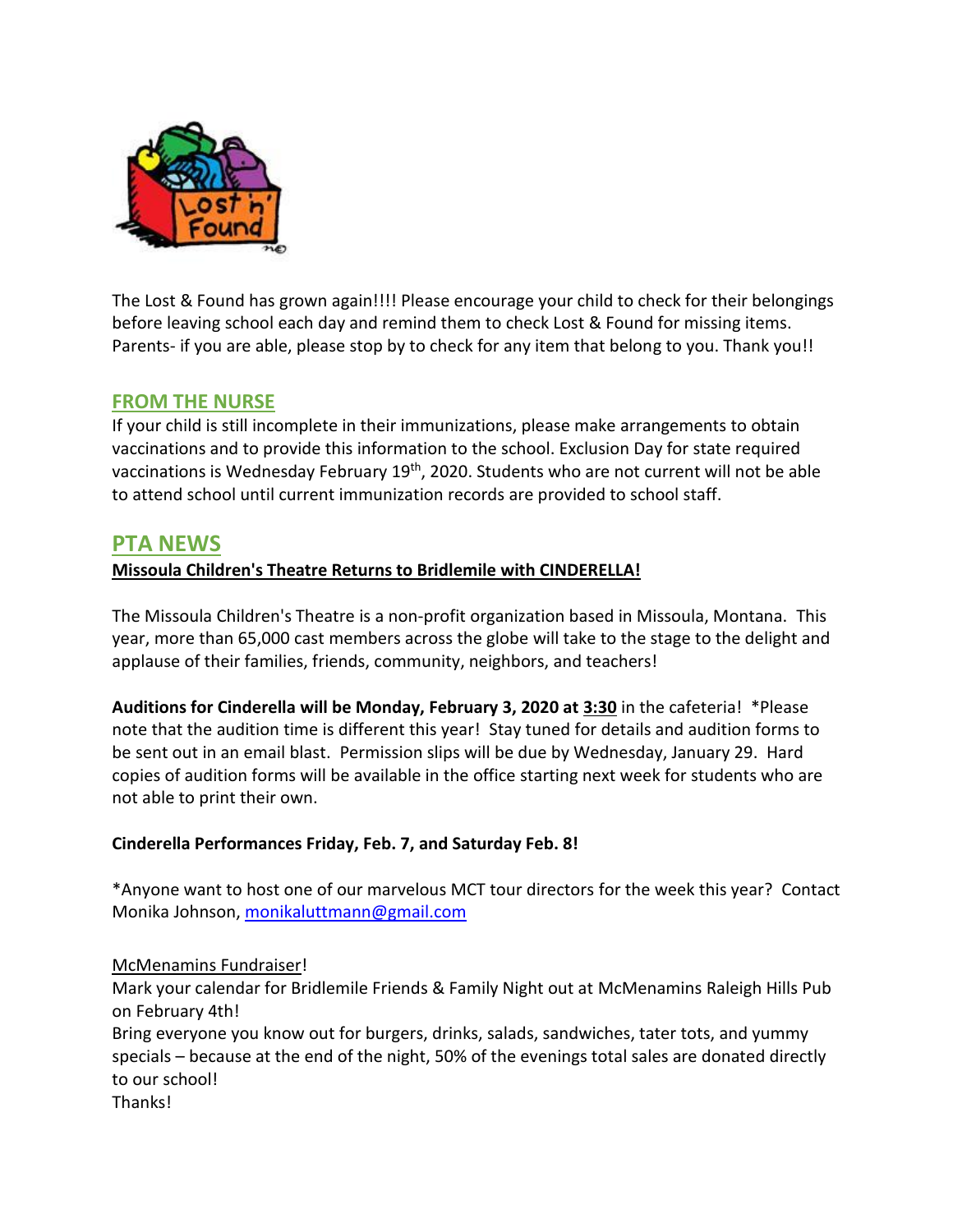#### Mazama Lodge Adventure

We are looking for a host/hosts for next year's Mazama Lodge adventure. This has been a great fundraiser for PTA in the past. It is a night up at Government camp with other Bridlemile Families. The only way to make the event happen is to have a host/hosts to communicate with the staff at Mazama Lodge. If you are interested, please contact PTA! [bridlemile.elementary.pta@gmail.com](mailto:bridlemile.elementary.pta@gmail.com) The sign up for this event occurs at the time our Foundation open up the online items for the auction. More details to come. Thank you!

#### Oregon Battle of the Books News

For all 3-5th grade students that signed up for Oregon Battle of the Books - hope you had a great holiday break and were able to get some reading done!

We will start doing Book Battles for OBOB during the last two weeks of February! Kids should be reading and practicing with their teams if possible. We will be trying to coordinate a few after-school mock battles in the upcoming weeks.

We will need about 15 parents to help run battles this year. Volunteers will be trained on moderating/hosting the battles and scoring. These volunteers are vital for the success of the program so please consider helping out! I will host trainings to prepare volunteers for this important job in the library after school on January 15th, 16th and 23rd. Please meet in the library at 2:15 if you are available to attend one of these trainings (only 1 of the days of training is needed). If you are not interested in reading the questions there is need for time keepers as well.

If you have any questions please don't hesitate to contact Kelly at [kelanngillespie@gmail.com](mailto:kelanngillespie@gmail.com) Happy reading!

# **FOUNDATION NEWS**

Hello Bridlemile Families –

I hope you are all getting ready for our Fundraising Auction Benefit supporting Bridlemile! Make sure to buy your tickets soon and reserve your spot at the VIP Whiskey Lounge or a Champagne Flight by clicking

here: [https://bridlemilefoundation.ejoinme.org/tickets.](https://bridlemilefoundation.ejoinme.org/tickets) Check out our Pinterest page here for outfit ideas: [https://protect-us.mimecast.com/s/PkX\\_CXD5W1hZ5okWf6oFz4?domain=pin.it](https://pin.it/222xtib7x2vjzc)

I will be sending you weekly informational updates so you have information about the auction and what to expect:

- This year we will have a silent auction featuring **online mobile bidding** for most of the easel parties, silent auction items and classroom art. This online silent auction will be available to everyone – including grandparents, community members etc. – from **February 7th until February 21st** (closing at 5:00 p.m.)! So please look for the link and share with others who want to support our school!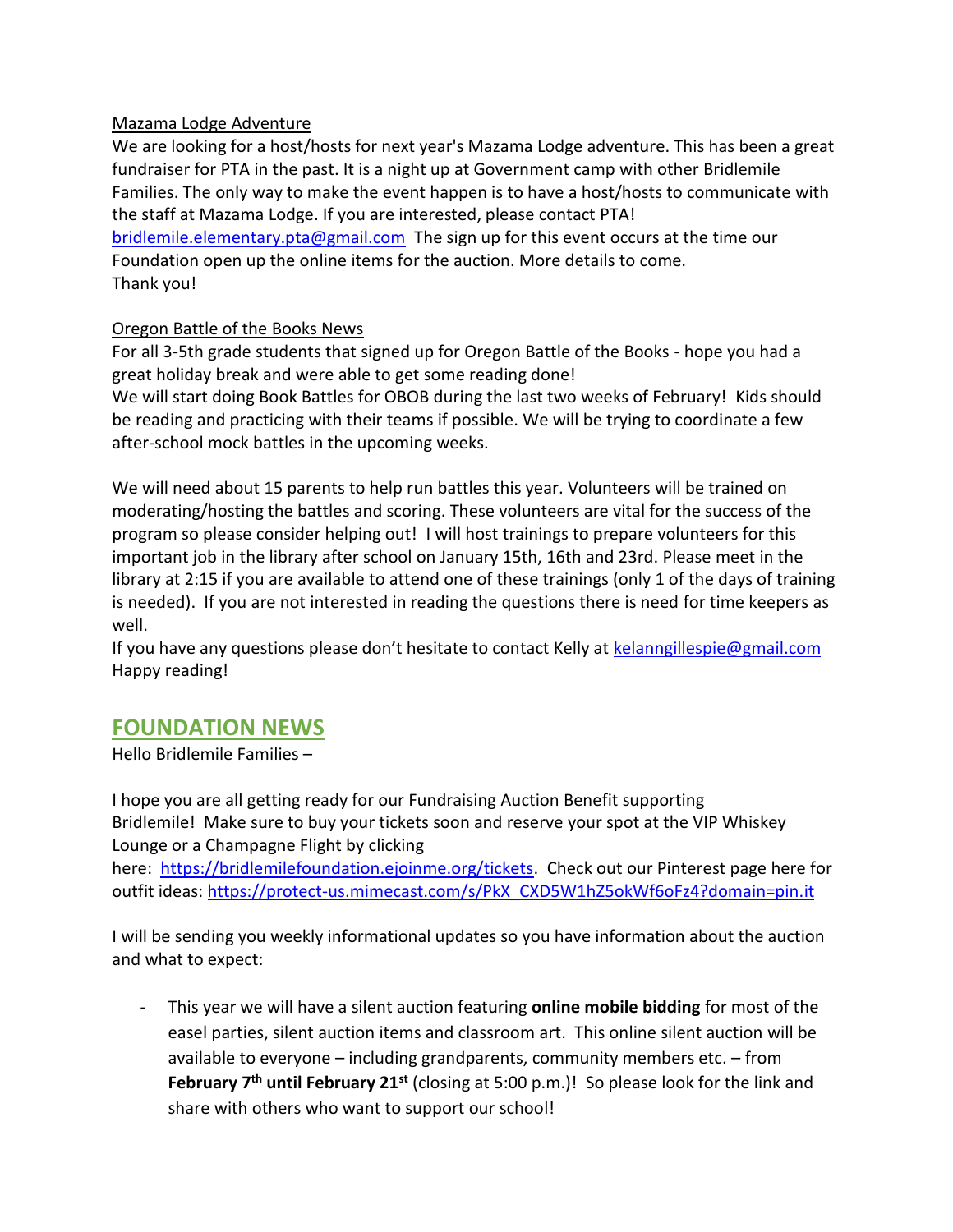- We have some AMAZING auction items this year, and I'll be sharing some of them with you each week. For now, take a look at some of our **LIVE** auction items – only available at the benefit night for bidding:
	- o We are doing a special game this year called the **Bid Frenzy**. During the Bid Frenzy part of our program, we will have a few special items available to the **FIRST bidder to get their paddle in the air** when the item is called. Our Bid Frenzy items will have a terrific priced-to-sell value, so get your biceps in shape to make sure you get one of these!
	- o **Private Chef Dinner for 12** What better than a private chef dining experience in your very own home? Enjoy a private multi-course dinner for 12 by Bridlemile dad and private chef John Pettitt.
	- o **Disneyland**  Featuring 10 park-hopper tickets to Disneyland and California Adventure in Anaheim and three nights hotel at the Sheraton Park hotel donated by the Breuer Family! Go as a family of 5 for two full days in both parks, or grab your friends for one fun-filled day with the Mouse!
	- o **Tuscan Villa** This amazing villa in the middle of Tuscany sleeps 4 and is renovated out of ancient stone. Explore the beauty of Cortona and the gorgeous Tuscan sun, or make a short drive to Florence, or even Rome. 7 days and 7 nights in Italian bliss await you! You can also upgrade this property for a fee to sleep 6-12!
	- o **Blazers Suite** The big suite donated by NIKE is back! Fits 16 folks and includes 4 parking passes – go in on this with your friends and root for Rip City on April 2nd against the Utah Jazz!

Can't wait to Fly to the Moon with you on February 22nd!

**[Kristin S. Cornuelle](http://www.orrick.com/Lawyers/Kristin-Cornuelle/Pages/)** Auction Chair

# **WHAT'S HAPPENING IN OUR SCHOOL CLUSTER (Gray/Wilson & West Sylvan/Lincoln)**

SW Portland Little League spring registration is now open! We offer tee ball, baseball and softball for players 5 to 13. <https://swpll.org/program/26851/spring-baseballsoftball-spring-2020>

Wilson Youth Lacrosse- Spring rec League open- See attached flyer for information.